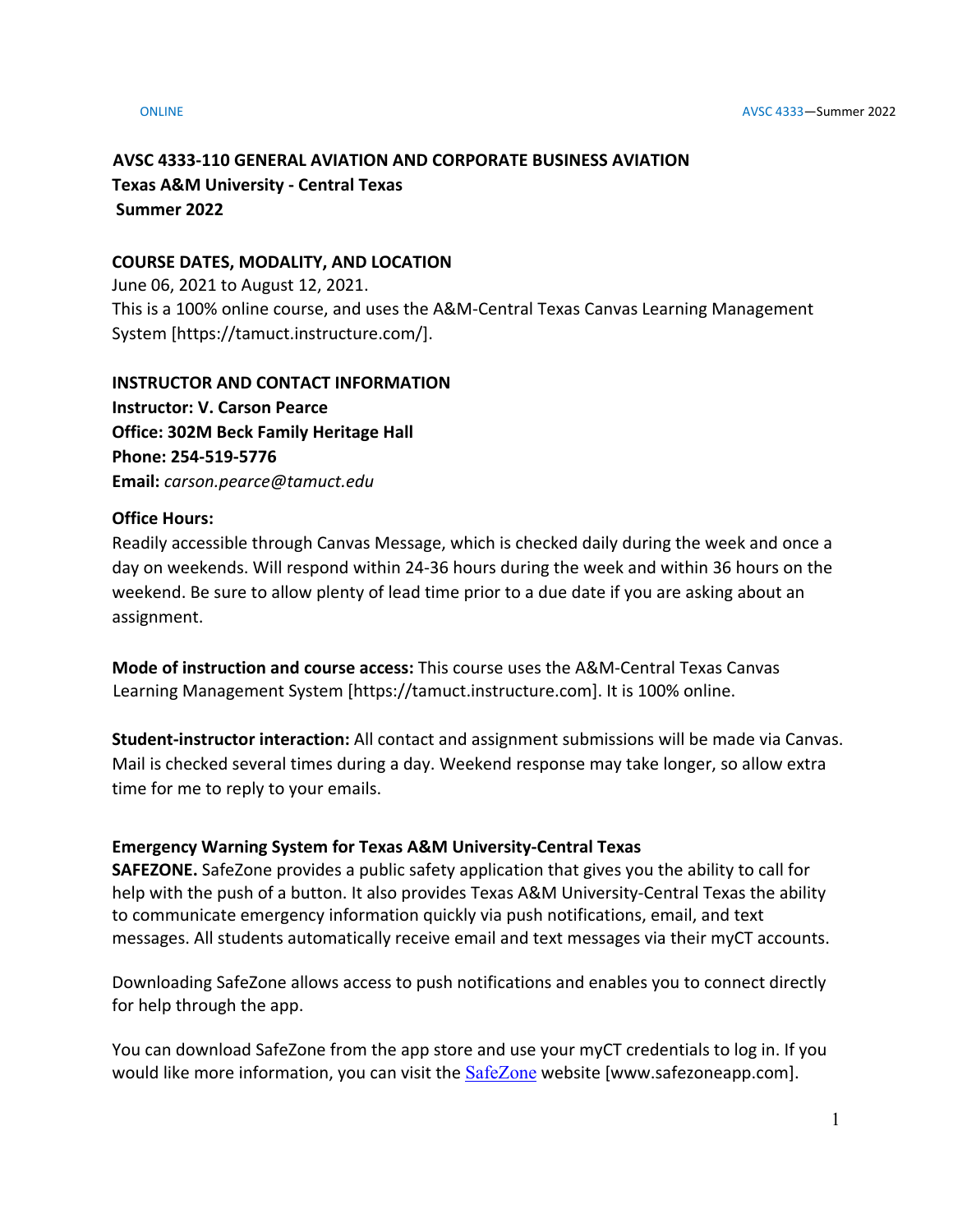To register SafeZone on your phone, please follow these 3 easy steps*:*

- Download the SafeZone App from your phone store using the link below:
	- [iPhone/iPad:](https://nam04.safelinks.protection.outlook.com/?url=https%3A%2F%2Fapps.apple.com%2Fapp%2Fsafezone%2Fid533054756&data=04%7C01%7Ccarson.pearce%40tamuct.edu%7C36042fab4fc7434c090008d9c3cb353b%7C9eed4e3000f744849ff193ad8005acec%7C0%7C0%7C637756100428183868%7CUnknown%7CTWFpbGZsb3d8eyJWIjoiMC4wLjAwMDAiLCJQIjoiV2luMzIiLCJBTiI6Ik1haWwiLCJXVCI6Mn0%3D%7C3000&sdata=vPQVTvekmuTQkNF6pF73JFVExrbMKfheHZ%2BjyIbHOvY%3D&reserved=0) [https://apps.apple.com/app/safezone/id533054756] **[Android Phone / Tablet](https://nam04.safelinks.protection.outlook.com/?url=https%3A%2F%2Fplay.google.com%2Fstore%2Fapps%2Fdetails%3Fid%3Dcom.criticalarc.safezoneapp&data=04%7C01%7Ccarson.pearce%40tamuct.edu%7C36042fab4fc7434c090008d9c3cb353b%7C9eed4e3000f744849ff193ad8005acec%7C0%7C0%7C637756100428183868%7CUnknown%7CTWFpbGZsb3d8eyJWIjoiMC4wLjAwMDAiLCJQIjoiV2luMzIiLCJBTiI6Ik1haWwiLCJXVCI6Mn0%3D%7C3000&sdata=HL5WG7P5ZCWthKyES6ag8naBQllFHtelfPV4m6jfPYg%3D&reserved=0)** [https://play.google.com/store/apps/details?id=com.criticalarc.safezone
	- app]
- Launch the app and enter your myCT email address (e.g. [{name}@tamuct.edu\)](mailto:%7bname%7d@tamuct.edu)
- Complete your profile and accept the terms of service.

# **COURSE INFORMATION**

# **Course Overview and description:**

Students will study the business skills and knowledge needed to operate a small aviation business. They will also gain an understanding of the operational managerial aspects of general aviation and corporate business aviation.

# **Course Objective:**

# **Student Learning Outcomes (SLOs)**

Upon completion of this course, the student will be able to:

- 1. Compare and contrast the business environments of General Aviation (Civil Aviation) and Corporate Business Aviation
- 2. Select a contemporary aviation issue, and develop a strategy to improve performance measured in ROI.
- 3. Discuss the impact of national or international aviation law and regulations on General Aviation and Corporate Business Aviation.
- 4. Discuss the impact of meteorology and environmental issues on general aviation or

corporate business aviation operations.

# **Competency Goals Statement (Certifications and Standards):**

The course will be considered successfully completed when the student has demonstrated through posted written assignments and exams that they have developed an increased knowledge of the major background in General Aviation and Corporate Business Aviation.

# **Required Reading and Textbook(s):**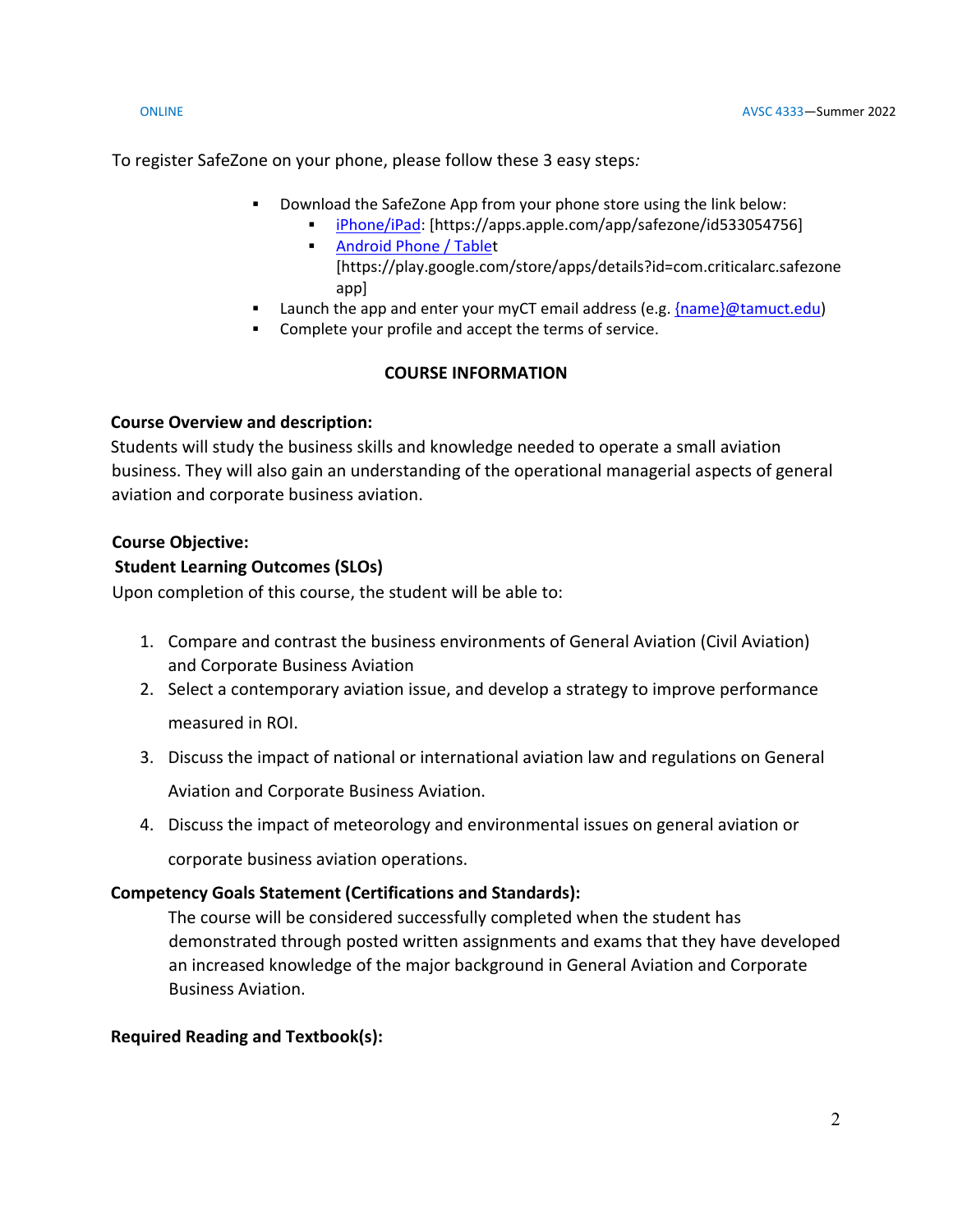**General Aviation Marketing and Management 3rd ed.** Author: Daniel Prather ISBN-13 978-1575243016

**Business and Corporate Aviation Management** Author: John Sheehan ISBN-13 978-0071801904

**Suggested Course Materials:** Publication Manual of American Psychological Association (7th ed.). American Psychological Association. ISBN 1433805618. It is highly advisable that that you keep this text following the course, as APA citations are the required citation method.

# **COURSE REQUIREMENTS/SPECIFICATIONS**

**Weekly Discussion Post:** There will be one weekly discussion post to be submitted over topics presented by instructor. **Check in daily for instructor notes, updates and the posting of audio/video topics**. Posts will be graded for writing ability and original content. Required responses will use a minimum of two hundred words in your well composed paragraph response.

## **AVSC 4333 Discussion Post Rubric**

| <b>Points</b>          | 10                |                      | 3                 | 0           |
|------------------------|-------------------|----------------------|-------------------|-------------|
| <b>Quality of Post</b> | Appropriate       | Appropriate          | Responds, with    | No posting. |
|                        | comments; is      | comments and         | minimum effort.   |             |
|                        | thoughtful,       | responds             | Does not follow   |             |
|                        | reflective, and   | respectfully to      | APA format.       |             |
|                        | respectful of     | other's postings.    | Many errors in    |             |
|                        | other's postings. | <b>Follows APA</b>   | both mechanics    |             |
|                        | Proper citing of  | format with few      | and sentence      |             |
|                        | references and    | errors but           | structure. Very   |             |
|                        | APA style;        | sentence             | poorly written.   |             |
|                        | proper            | structure could      | Needs major       |             |
|                        | punctuation,      | be improved.         | overhaul. Posts   |             |
|                        | sentence          | <b>Editing would</b> | are less than 200 |             |
|                        | structure and     | improve the          | words and         |             |
|                        | spelling. No      | assignment.          | responses are     |             |
|                        | editing or        |                      | less than 100     |             |
|                        | revisions         |                      | words to          |             |
|                        | required.         |                      | classmates.       |             |
| <b>Relevance of</b>    | Posts positions   | Begins to            | Posts positions   | No posting. |
| <b>Post</b>            | related to        | address areas        | which do not      |             |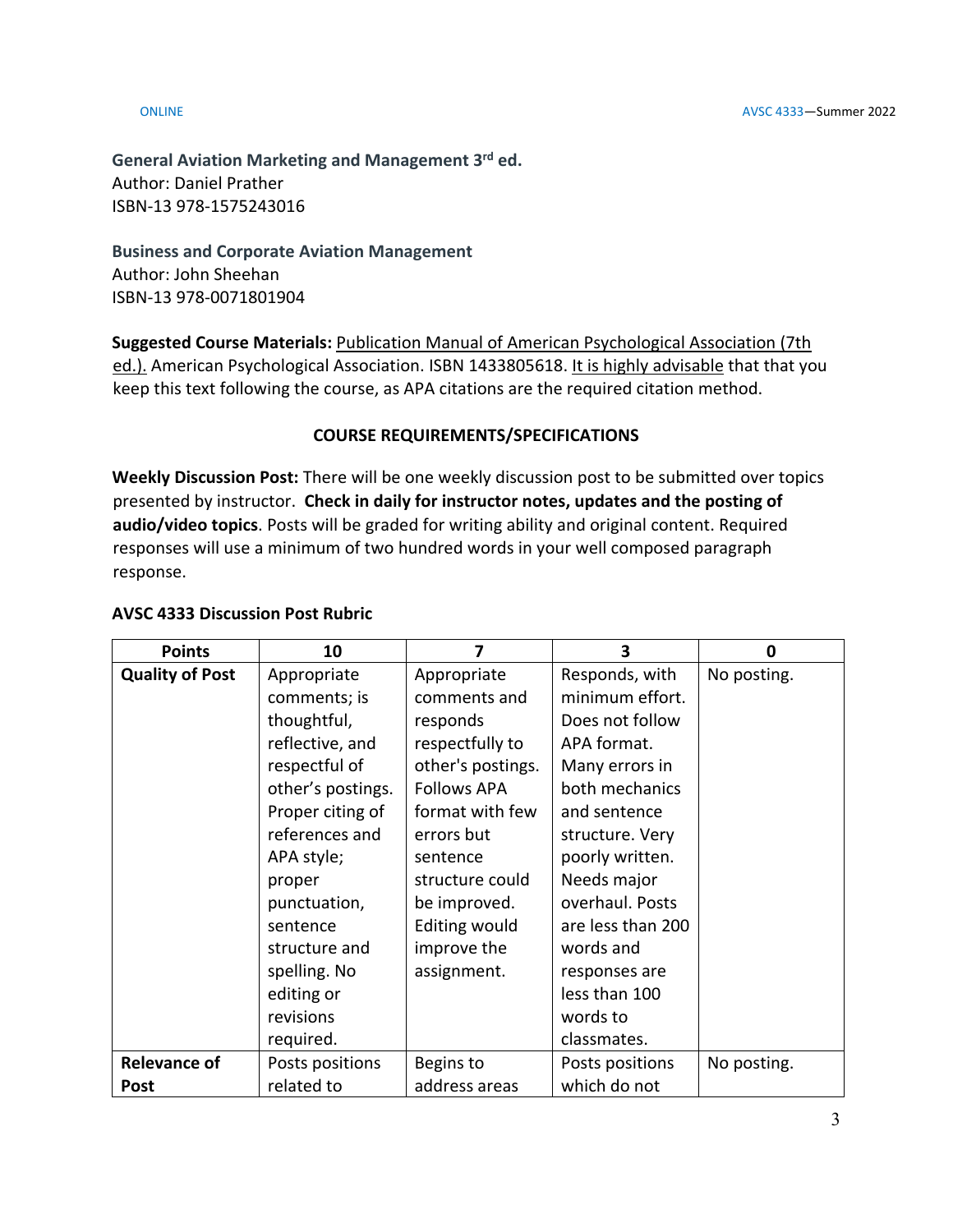|                        | discussion topic; | that are           | relate to the  |                 |
|------------------------|-------------------|--------------------|----------------|-----------------|
|                        | prompts further   | somewhat           | discussion     |                 |
|                        | discussion of     | related to the     | content; makes |                 |
|                        | topic. Takes      | discussion         | short or       |                 |
|                        | clear position    | content.           | irrelevant     |                 |
|                        | that captures     | Position, and      | remarks. Off-  |                 |
|                        | the issue.        | argument for       | topic.         |                 |
|                        | Supports          | that position is   |                |                 |
|                        | position with     | plausible, but     |                |                 |
|                        | well-articulated  | not totally clear. |                |                 |
|                        | arguments.        |                    |                |                 |
| <b>Contribution to</b> | Aware of needs    | Attempts to        | Does not make  | No feedback     |
| the Learning           | of community;     | direct the         | effort to      | provided to     |
| <b>Community</b>       | attempts to       | discussion and     | participate in | fellow student. |
|                        | motivate the      | to present         | the learning   |                 |
|                        | group             | relevant           | community with |                 |
|                        | discussion;       | viewpoints.        | relevancy;     |                 |
|                        | presents          | Concepts           | position,      |                 |
|                        | creative          | integrate          | concepts, and  |                 |
|                        | approaches to     | partially, but not | responses are  |                 |
|                        | topic.            | completely.        | vague.         |                 |

**Research Paper:** You will select from a provided list of topics in aviation history. *The paper will use full APA formatting* and will be submitted first as a draft with the purpose of improving your original writing skills before the final completed paper is due. This is not a Writing Instructive (W.I.) course. Use the writing style you have become familiar with in higher education report submissions. Full use of APA formatting and rules apply. Ten pages minimum (not including title page, abstract, references and appendices) Double-space. Full APA format (7<sup>th</sup> Edition) with page numbers and section headings.

# **AVSC 4333 Research Rubric**

| <b>Points</b>          | 10                  |                    |                       | O         |
|------------------------|---------------------|--------------------|-----------------------|-----------|
| <b>Quality of Case</b> | Full use of APA     | Partial use of APA | Does not follow       | No paper. |
| Research               | formatting, Clearly | formatting with    | <b>APA formatting</b> |           |
|                        | communicated,       | some detail and    | criteria. Many        |           |
|                        | thoughtful detail   | some support       | errors in both        |           |
|                        | and points. Proper  | material.          | mechanics and         |           |
|                        | citation and        | Sentence           | sentence              |           |
|                        | attribution. Proper | structure could be | structure. Very       |           |
|                        | punctuation,        | improved. Editing  | poorly written.       |           |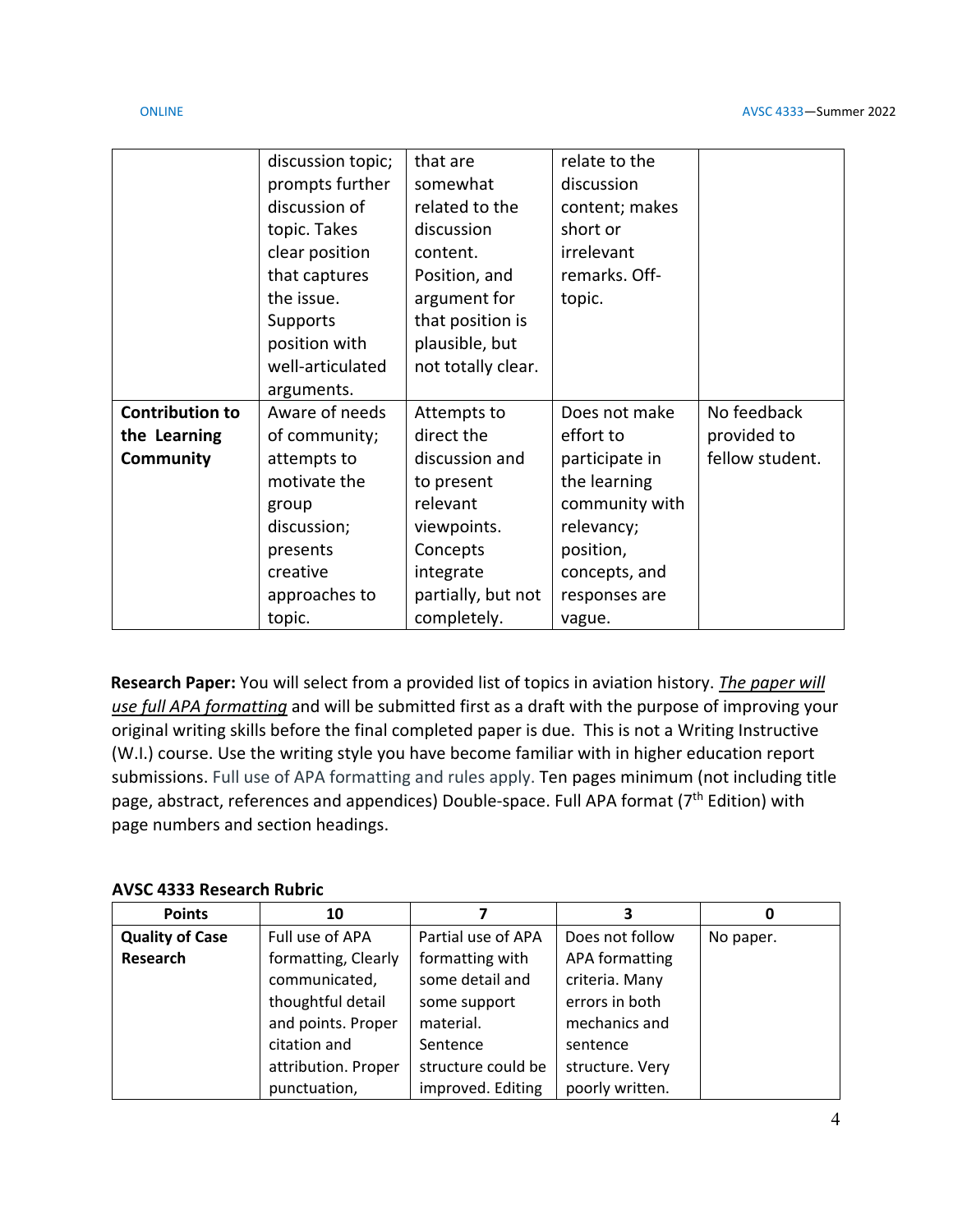|                          | sentence structure<br>and spelling. No<br>editing or revisions<br>required. | would improve<br>the assignment. | Needs major<br>overhaul. Does<br>not meet<br>required page<br>count or format<br>guidelines. |                     |
|--------------------------|-----------------------------------------------------------------------------|----------------------------------|----------------------------------------------------------------------------------------------|---------------------|
| <b>Relevance of Case</b> | Submitted case                                                              | Submitted case                   | Submitted case                                                                               | No paper.           |
| <b>Research</b>          | materials and                                                               | materials and                    | materials and                                                                                | If a paper is late, |
| <b>Conclusions</b>       | narrative shows                                                             | narrative are                    | narrative shows                                                                              | the grade will be   |
|                          | logical linkage to                                                          | somewhat linked                  | little to no linkage                                                                         | reduced per the     |
|                          | the topic.                                                                  | to the research                  | to the research                                                                              | posted research     |
|                          | Captures the issue.                                                         | paper topic.                     | topic. Unclear                                                                               | paper guidelines    |
|                          | Supports positions                                                          | Position, and                    | direction and                                                                                | in the course.      |
|                          | with well-                                                                  | argument for that                | conclusion.                                                                                  |                     |
|                          | articulated                                                                 | position is                      |                                                                                              |                     |
|                          | insights.                                                                   | plausible, but not               |                                                                                              |                     |
|                          |                                                                             | totally clear.                   |                                                                                              |                     |

## **Suggested Course Materials:**

**General Aviation Marketing and Management 3rd Ed.** Author: Daniel Prather ISBN-13 978-1575243016

**Business and Corporate Aviation Management** Author: John Sheehan ISBN-13 978-0071801904

**Suggested Course Materials:** Publication Manual of American Psychological Association (7th ed.). American Psychological Association. ISBN 1433805618. It is highly advisable that that you keep this text following the course, as APA citations are the required citation method.

**Three Quizzes:** There will be three tests during the semester. Each test covers only the material presented during the previous weeks. There is no final comprehensive test at the end of the semester.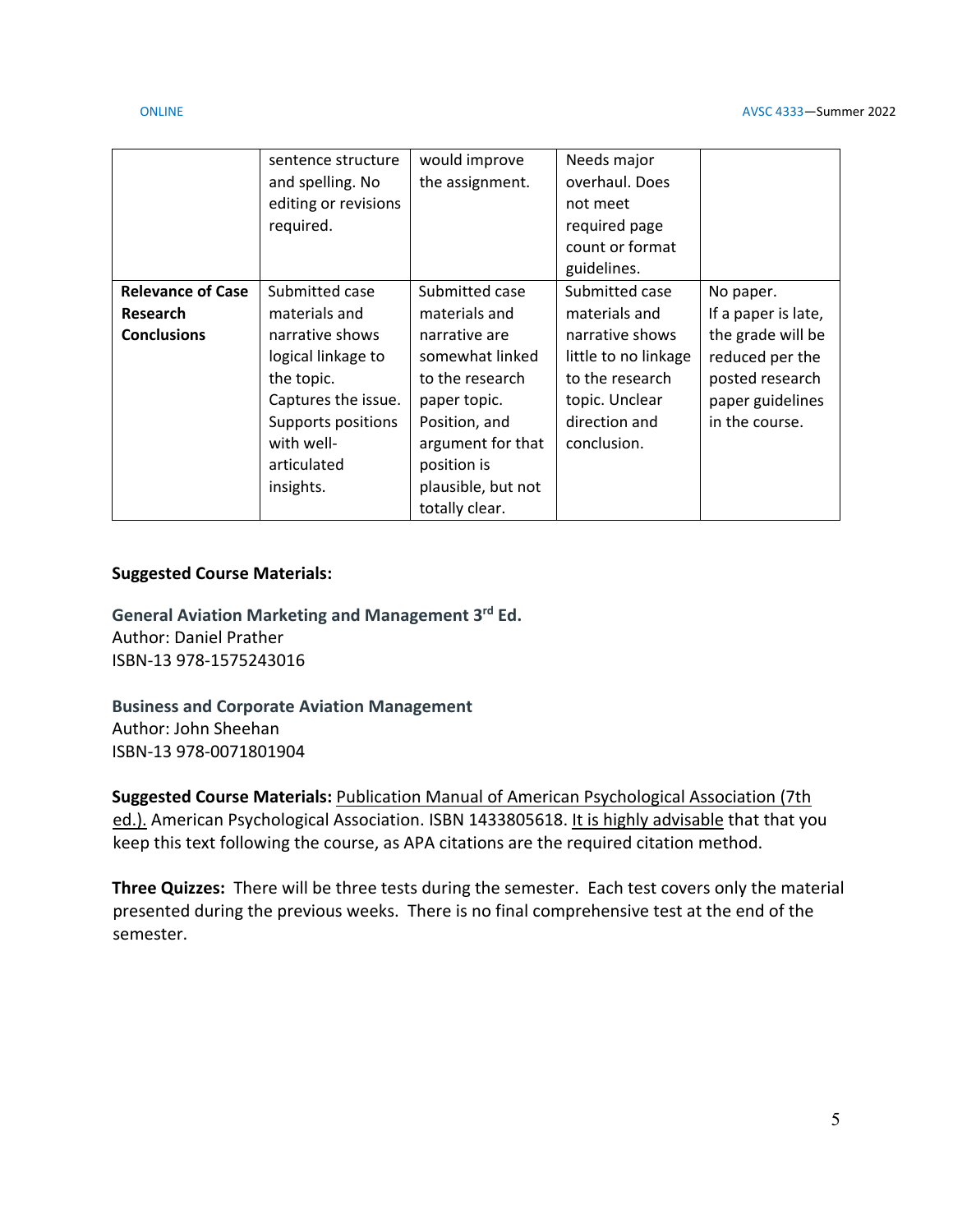### **Point based grade components:**

| Three Quizzes                  | 30% (SLOs 1-4) |
|--------------------------------|----------------|
| Research Paper                 | 30% (SLOs 1-2) |
| <b>Weekly Discussion Posts</b> | 40% (SLOs 1-4) |

## **Total 100%**

## **Grading scheme**

- A 4.00 (90 +) Achievement that is outstanding relative to the level necessary to meet course requirements.
- B 3.00 (80-89%) Achievement that is significantly above the level necessary to meet course requirements.
- C 2.00 (70–79%) Achievement that meets the course requirements in every respect.
- D 1.00 (60–69%) Achievement that is worthy of credit even though it fails to meet fully course requirements.
- F 0.00 (<60%) Represents failure and signifies that the work was either (1) completed but at a level of achievement that is not worthy of credit or (2) was not completed and there was no agreement between the instructor and the student that the student would be awarded an "I" (incomplete).
- "I" (Incomplete). The "I" shall be assigned at the discretion of the instructor when, due to extraordinary circumstances, the student was prevented from completing the work of the course on time. The assignment of an "I" requires a written agreement between the instructor and student specifying the time and manner in which the student will complete the course requirements. In no event may any such written agreement allow a period of longer than one year to complete the course requirements. For graduate and professional students, an "I" is to remain on the transcript until changed by the instructor or department. For all other students, work to make up an "I" must be submitted within one year of the last day of final examinations of the term in which the "I" was given; if not submitted by that time, then the "I" will automatically change to an F. To obtain an incomplete you must have been doing passing work in the course.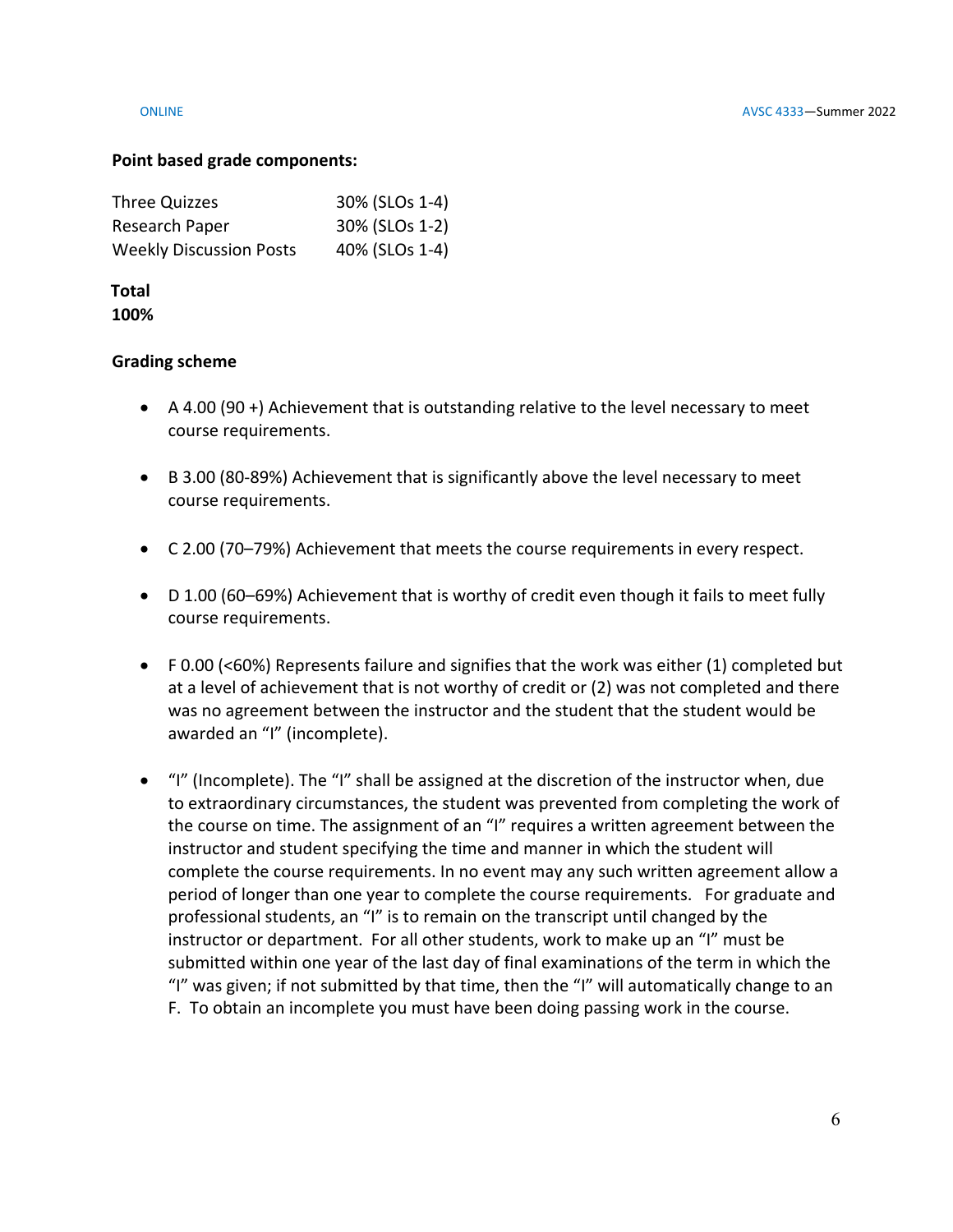## **Posting of Grades**

All student grades will be posted on the Canvas Grade book and students should monitor their grading status through this tool. I will attempt to post grades for all assignments and discussions within one week after the due date, unless I let you know otherwise. Grades on exams will be available immediately (unless essays must be graded as well).

# **Grading Policies**

**Individual Performance:** It is vital that you are active in the course and complete all work in a professional fashion. One of the biggest issues with student success in online courses is simply not submitting work on time. You are expected to read the chapters as assigned in the syllabus as well as read or view any supplemental resources that may be found in the Module content folders for that period.

**Quality Work:** All work submitted for grading shall be of upper level quality: Depth of analysis, grammatical structure, etc. **Your work will be checked for plagiarism using online plagiarism assessment programs. Plagiarism will not be tolerated**.

**Identifying Submissions:** Submissions must clearly identify the student, course, and the title of the assignment (Last Name, Course Name, and Assignment) or (Smith GBK301 Essay1).

**Written Assignment Requirements:** Submissions will be in accordance with The Publication Manual of the American Psychological Association, 7th ed. All written work must be submitted utilizing Microsoft Word in either a .doc or .docx format. **Students whose assignment includes plagiarism will receive a 0 on the assignment and possible referral to Student Affairs**. However, I reserve the right to reduce the penalty if I believe plagiarism was unintentional or very minor in impact.

**Due Dates and Late Submissions:** The assignment instructions and deadlines are clearly laid out in the syllabus. Though some assignments are fairly involved, you do not have more than one assignment due in any week. As such, it is expected that all work will be submitted on time, as timeliness is an important aspect of professional communications and behavior. If you encounter an issue, please let me know as soon as possible. It is much easier to discuss issues before due dates rather than after. Late work is not accepted.

**Changes to Syllabus:** This syllabus serves as an instructional and study planning document. Although every effort will be made to maintain the schedule and activities presented herein, it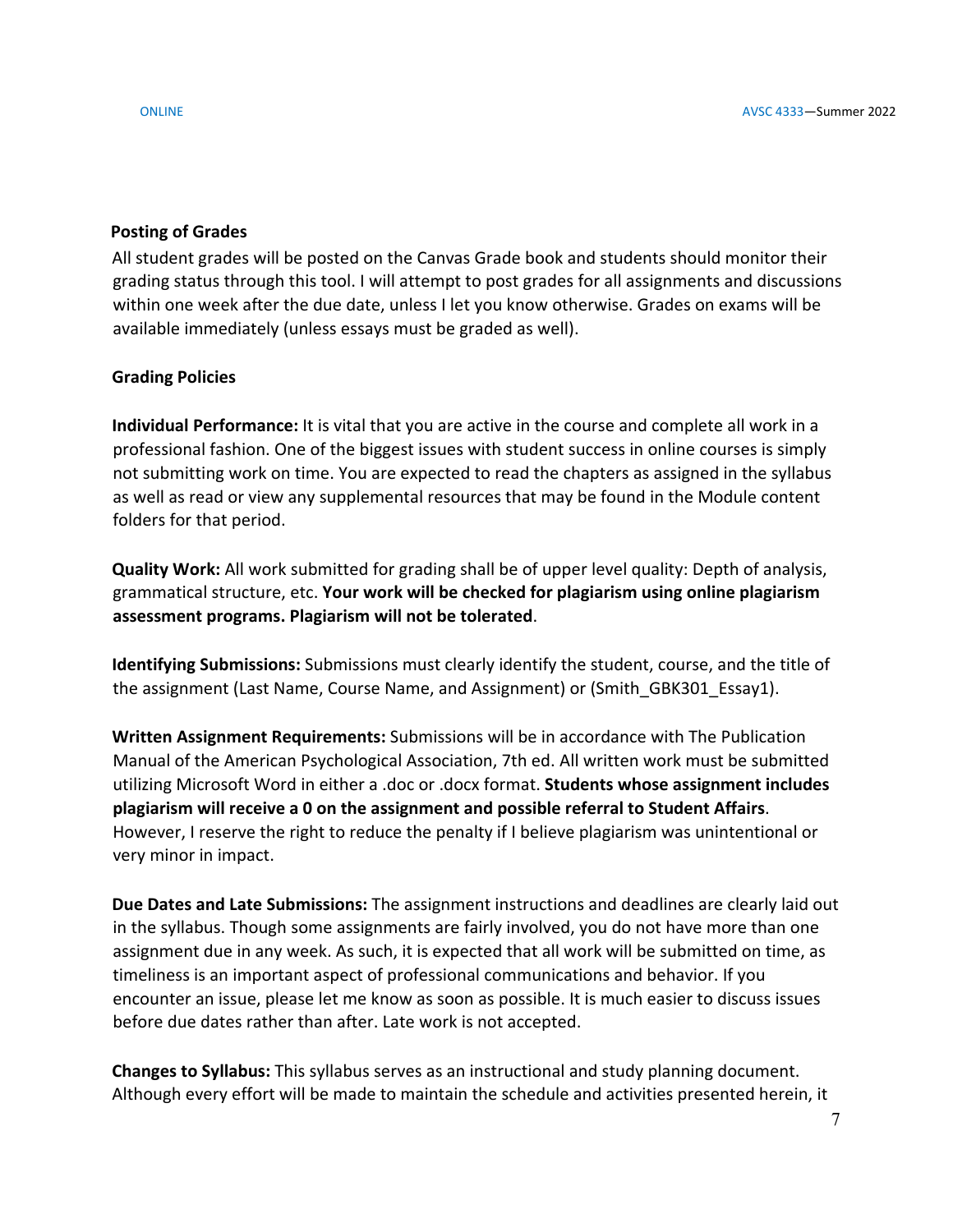may become necessary during the course of the semester to make changes to the syllabus. In such events, changes will be announced and students will receive written notice as soon as possible.

# **COURSE OUTLINE AND CALENDAR**

# **Complete 10 Week Summer Semester Course Calendar:**

# **Week 1 June 06 – 12**

# **PART 1: GENERAL AVIATION MARKETING AND MANAGEMENT**

- Assigned Text Book Reading Chapter 1; General Aviation: A Historical Perspective, 23 Pages
- Read Lesson 1
- Research Paper Introduction and Explanation
- Discussion Post (Introduction)

# **Week 2 June 13 - 19**

- Assigned Text Book Reading Chapter 3; The Fixed Base Operator, 11 Pages
- Read Lesson 2
- Discussion Post
- Submit Research Paper Topic (**Only the topic**, for instructor approval)

## **Week 3 June 20 - 26**

- Assigned Text Book Reading Chapter 4; Line Service, 13 Pages
- Read Lesson 3
- Discussion Post

## **Week 4 June 27 – July 03**

- Assigned Text Book Reading Chapter 5; FBO Services & Chapter 6; Customer Service, 20 Pages
- Read Lesson 4
- Discussion Post
- Review for Test 1

## **Week 5 July 04 – July 10**

- Assigned Text Book Reading Review Chapters 5 & 6
- Read Lesson 5
- Discussion Post
- Test 1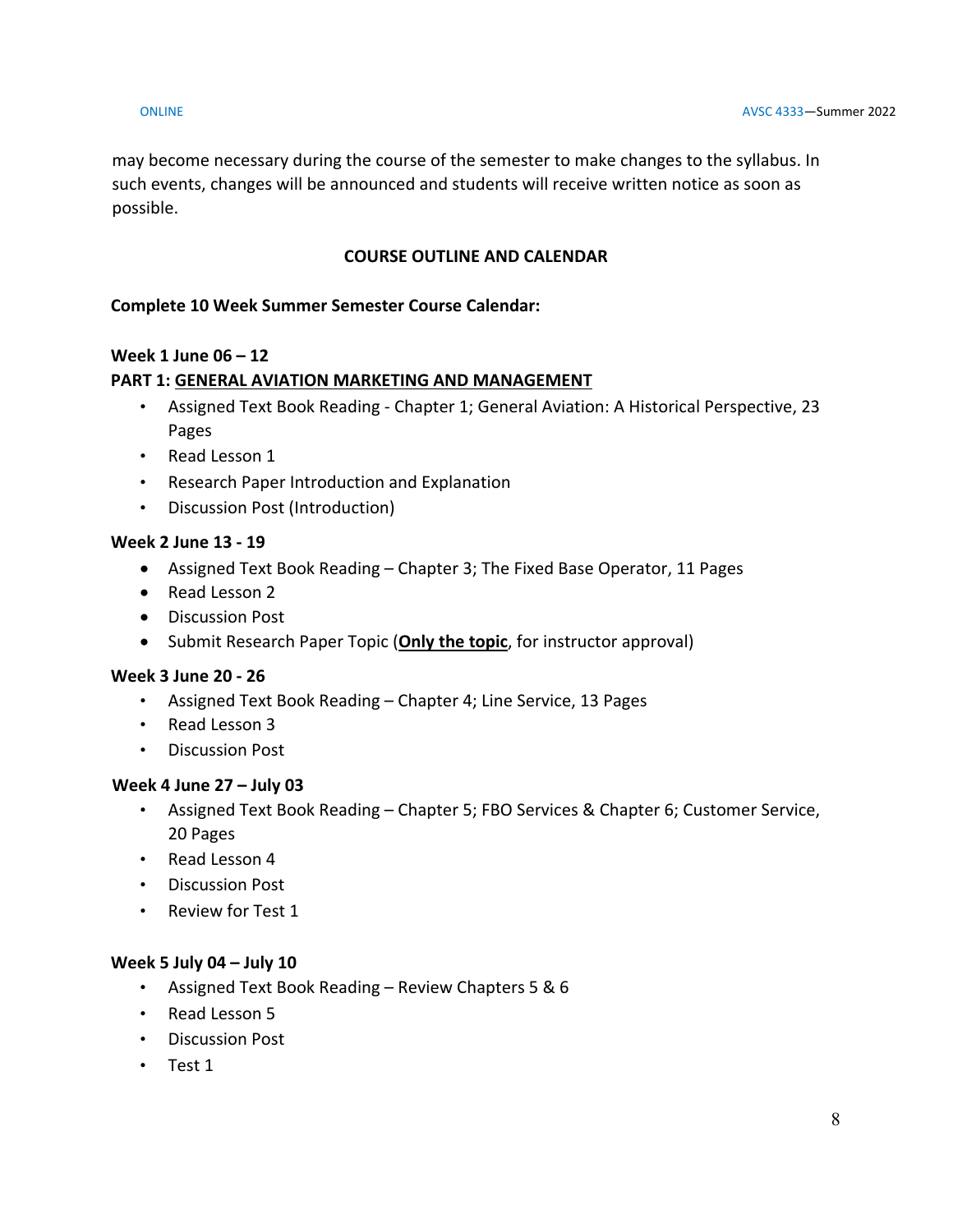# **Week 6 July 11 – July 17 PART II: BUSINESS AND CORPORATE AVIATION MANAGEMENT**

- Assigned Text Book Reading Chapter 1; Setting the Scene, 37 Pages
- Read Lesson 6
- Discussion Post

## **Week 7 July 18 – July 24**

- Assigned Text Book Reading Chapter 3; Getting Started, 52 Pages
- Read Lesson 7
- Discussion Post
- Review for Test 2

## **Week 8 July 25 – July 31**

- Assigned Text Book Reading Chapter 4; Running the Business, 59 Pages
- Read Lesson 8
- Discussion Post
- Test 2

# **Week 9 August 01 – August 07**

- Assigned Text Book Reading Chapter 5; Flight Department Management, 33 Pages
- Read Lesson 9
- Discussion Post
- Written Report Due by August 05 at 11:59 PM
- Review for Test 3

## **Week 10 August 08 – August 12**

- Assigned Text Book Reading Review Chapters 4 & 5
- Discussion Post
- Test 3

## **Important Dates:**

| June 6, 2022  | Classes Begin for First 5-, 10-, and 8-Week Summer Session       |
|---------------|------------------------------------------------------------------|
| June 21, 2022 | Deadline to Drop 10-Week Classes with No Record                  |
| July 1, 2022  | Deadline for Summer Graduation Application                       |
| July 4, 2022  | Independence Day (University Closed)                             |
| July 2, 2022  | Deadline to Drop 10-Week Classes with a Quit (Q) or Withdraw (W) |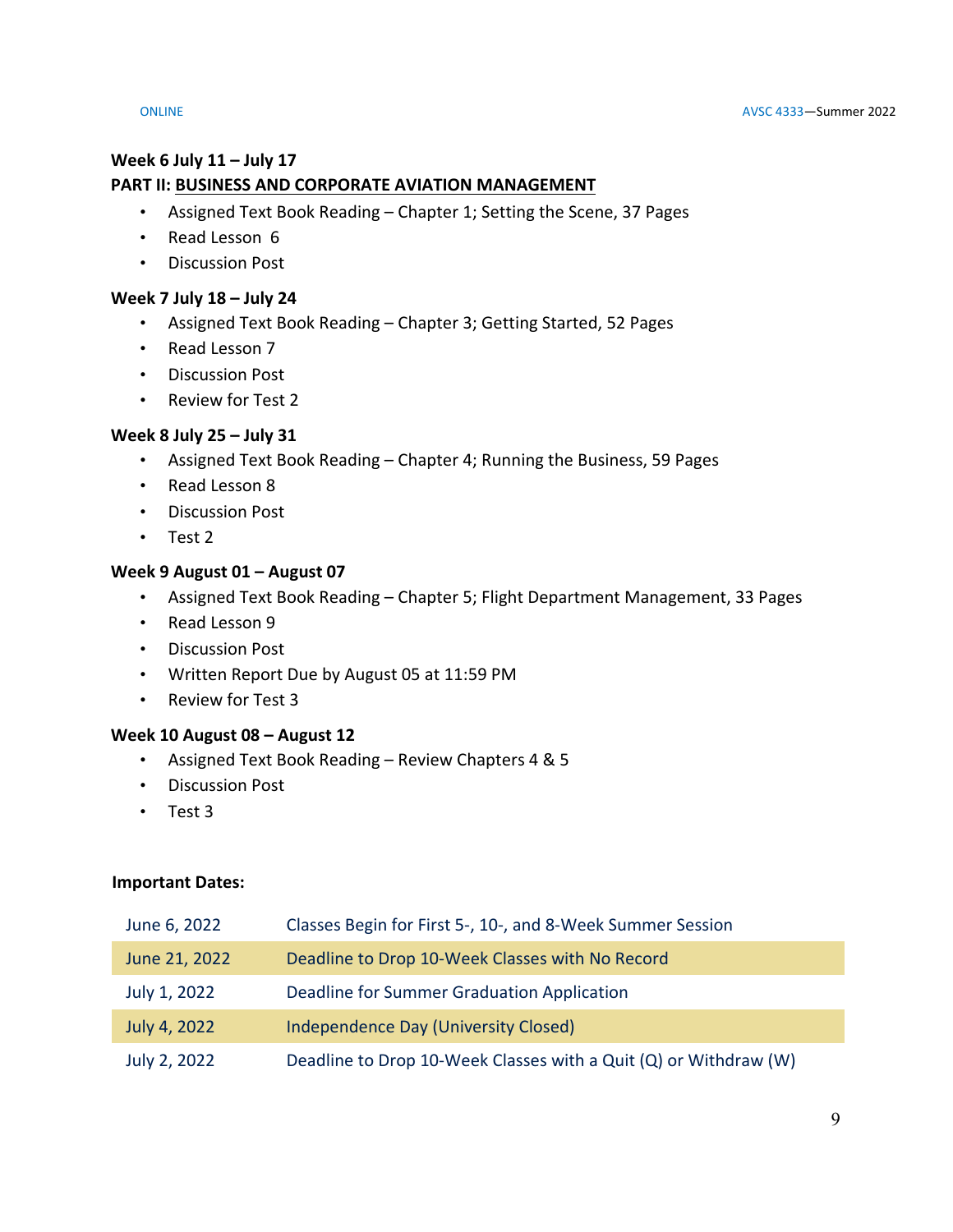| August 12, 2022 | Classes End for 10- and Second 5-Week Sessions     |
|-----------------|----------------------------------------------------|
| August 12, 2022 | Summer Commencement Ceremony Bell County Expo 7 pm |

## **Technology Requirements**

This course will use the A&M-Central Texas Instructure Canvas learning management system.

We strongly recommend the latest versions of Chrome or Firefox browsers. *Canvas no longer supports any version of Internet Explorer.*

Logon to A&M-Central Texas Canvas [https://tamuct.instructure.com/] or access Canvas through the TAMUCT Online link in myCT [https://tamuct.onecampus.com/]. You will log in through our Microsoft portal.

Username: Your MyCT email address. Password: Your MyCT password

## **Canvas Support**

Use the Canvas Help link, located at the bottom of the left-hand menu, for issues with Canvas. You can select "Chat with Canvas Support," submit a support request through "Report a Problem," or call the Canvas support line: 1-844-757-0953.

For issues related to course content and requirements, contact your instructor.

# **Online Proctored Testing**

A&M-Central Texas uses Proctorio for online identity verification and proctored testing. This service is provided at no direct cost to students. If the course requires identity verification or proctored testing, the technology requirements are: Any computer meeting the minimum computing requirements, plus web camera, speaker, and microphone (or headset). Proctorio also requires the Chrome web browser with their custom plug in.

## **Other Technology Support**

For log-in problems, students should contact Help Desk Central

24 hours a day, 7 days a week

Email: [helpdesk@tamu.edu](mailto:helpdesk@tamu.edu) Phone: (254) 519-5466 [Web Chat:](http://hdc.tamu.edu/) [http://hdc.tamu.edu] *Please let the support technician know you are an A&M-Central Texas student.*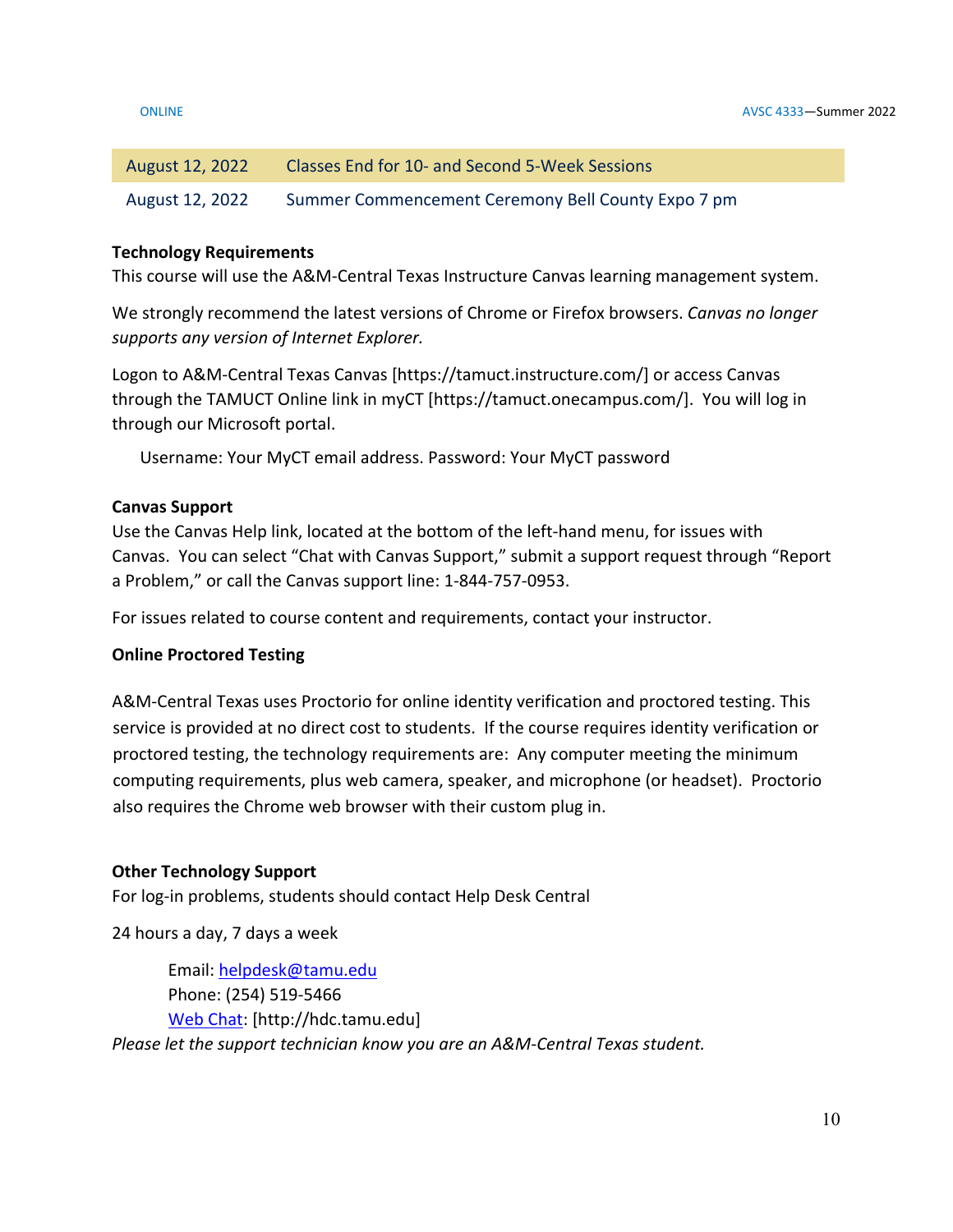## **UNIVERSITY RESOURCES, PROCEDURES, AND GUIDELINES**

## **Drop Policy**

If you discover that you need to drop this class, you must complete the [Drop Request](https://dynamicforms.ngwebsolutions.com/casAuthentication.ashx?InstID=eaed95b9-f2be-45f3-a37d-46928168bc10&targetUrl=https%3A%2F%2Fdynamicforms.ngwebsolutions.com%2FSubmit%2FForm%2FStart%2F53b8369e-0502-4f36-be43-f02a4202f612) Dynamic Form through Warrior Web.

[https://dynamicforms.ngwebsolutions.com/casAuthentication.ashx?InstID=eaed95b9-f2be-45f3-a37d-

46928168bc10&targetUrl=https%3A%2F%2Fdynamicforms.ngwebsolutions.com%2FSubmit%2F Form%2FStart%2F53b8369e-0502-4f36-be43-f02a4202f612].

Faculty cannot drop students; this is always the responsibility of the student. The Registrar's Office will provide a deadline on the Academic Calendar for which the form must be completed. Once you submit the completed form to the Registrar's Office, you must go into Warrior Web and confirm that you are no longer enrolled. If you still show as enrolled, FOLLOW-UP with the Registrar's Office immediately. You are to attend class until the procedure is complete to avoid penalty for absence. Should you miss the drop deadline or fail to follow the procedure, you will receive an F in the course, which may affect your financial aid and/or VA educational benefits.

## **Academic Integrity**

Texas A&M University -Central Texas values the integrity of the academic enterprise and strives for the highest standards of academic conduct. A&M-Central Texas expects its students, faculty, and staff to support the adherence to high standards of personal and scholarly conduct to preserve the honor and integrity of the creative community. Academic integrity is defined as a commitment to honesty, trust, fairness, respect, and responsibility. Any deviation by students from this expectation may result in a failing grade for the assignment and potentially a failing grade for the course. Academic misconduct is any act that improperly affects a true and honest evaluation of a student's academic performance and includes, but is not limited to, cheating on an examination or other academic work, plagiarism and improper citation of sources, using another student's work, collusion, and the abuse of resource materials. All academic misconduct concerns will be reported to the university's Office of Student Conduct. Ignorance of the university's standards and expectations is never an excuse to act with a lack of integrity. When in doubt on collaboration, citation, or any issue, please contact your instructor before taking a course of action.

For mor[e information regarding the Student Conduct process,](https://www.tamuct.edu/student-affairs/student-conduct.html) [https://www.tamuct.edu/studentaffairs/student-conduct.html].

If you know of potential honor violations by other students, you may [submit a report,](https://cm.maxient.com/reportingform.php?TAMUCentralTexas&layout_id=0) [https://cm.maxient.com/reportingform.php?TAMUCentralTexas&layout\_id=0].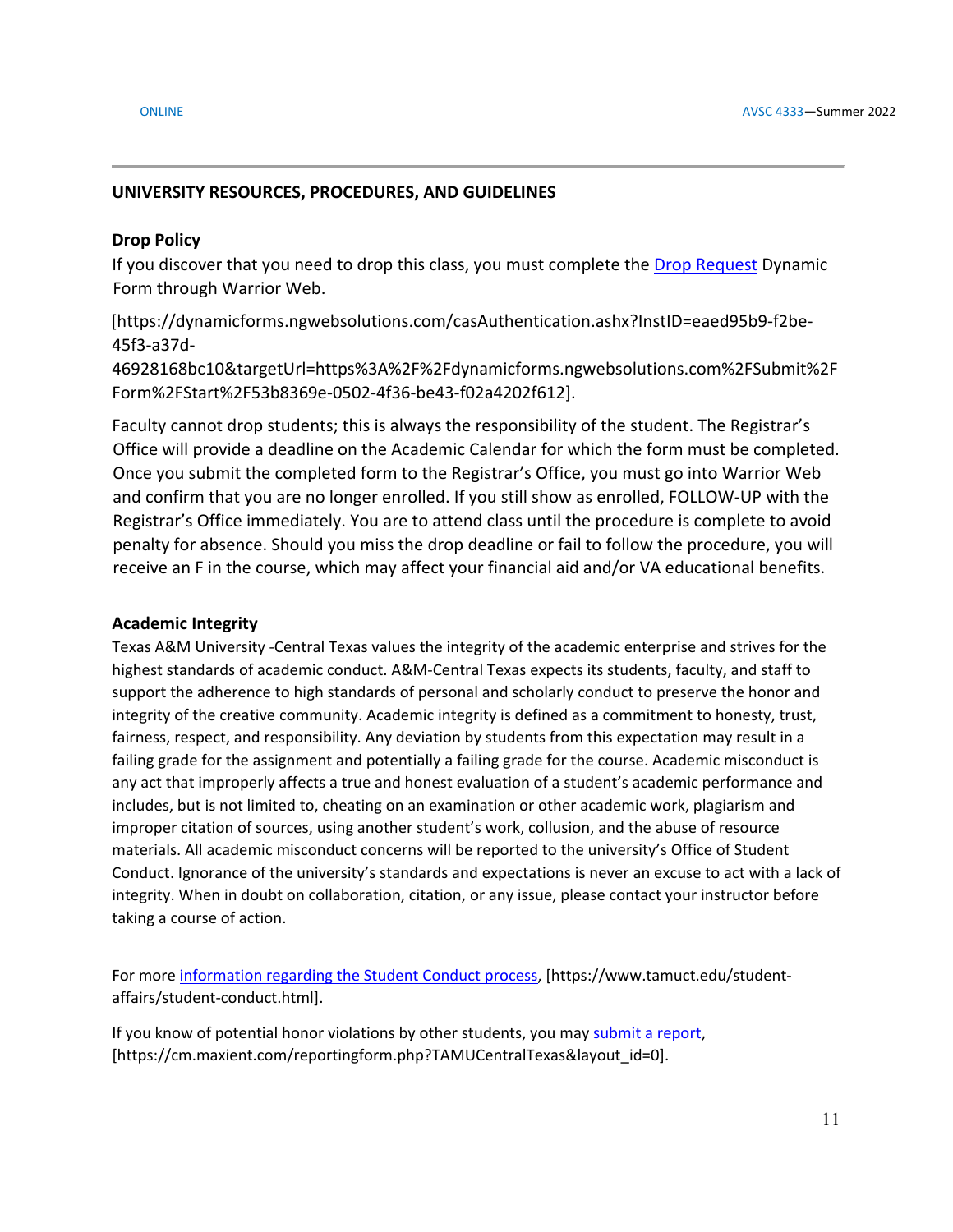## **Academic Accommodations**

At Texas A&M University-Central Texas, we value an inclusive learning environment where every student has an equal chance to succeed and has the right to a barrier-free education. The Office of Access and Inclusion is responsible for ensuring that students with a disability receive equal access to the university's programs, services and activities. If you believe you have a disability requiring reasonable accommodations please contact the Office of Access and Inclusion, WH-212; or call (254) 501-5836. Any information you provide is private and confidential and will be treated as such.

For more information please visit our [Access & Inclusion](https://tamuct.instructure.com/courses/717) Canvas page (log-in required) [https://tamuct.instructure.com/courses/717]

## **Important information for Pregnant and/or Parenting Students**

Texas A&M University-Central Texas supports students who are pregnant and/or parenting. In accordance with requirements of Title IX and related guidance from US Department of Education's Office of Civil Rights, the Dean of Student Affairs' Office can assist students who are pregnant and/or parenting in seeking accommodations related to pregnancy and/or parenting. Students should seek out assistance as early in the pregnancy as possible. For more information, please visi[t Student Affairs](https://www.tamuct.edu/student-affairs/index.html) [https://www.tamuct.edu/student-affairs/index.html]. Students may also contact the institution's Title IX Coordinator. If you would like to read more about these [requirements and guidelines](http://www2.ed.gov/about/offices/list/ocr/docs/pregnancy.pdf) online, please visit the website [http://www2.ed.gov/about/offices/list/ocr/docs/pregnancy.pdf].

Title IX of the Education Amendments Act of 1972 prohibits discrimination on the basis of sex and gender–including pregnancy, parenting, and all related conditions. A&M-Central Texas is able to provide flexible and individualized reasonable accommodation to pregnant and parenting students. All pregnant and parenting students should contact the Associate Dean in the Division of Student Affairs at (254) 501- 5909 to seek out assistance. Students may also contact the University's Title IX Coordinator.

# **Tutoring**

Tutoring is available to all A&M-Central Texas students, on a remote online basis. Visit the Academic Support Community in Canvas to view schedules and contact information. Subjects tutored on campus include Accounting, Advanced Math, Biology, Finance, Statistics, Mathematics, and Study Skills. Student success coaching is available online upon request.

To schedule tutoring sessions and view tutor availability, please visit [Tutor Matching Services](https://tutormatchingservice.com/TAMUCT) (Links to an [external](https://tutormatchingservice.com/TAMUCT) site.) [https://tutormatchingservice.com/TAMUCT] or visit the Tutoring Center in 111 Warrior Hall.

Chat live with a tutor 24/7 for almost any subject from on your computer! Tutor.com is an online tutoring platform that enables A&M-Central Texas students to log in and receive online tutoring support at no additional cost. This tool provides tutoring in over 40 subject areas except writing support. Access Tutor.com through Canvas.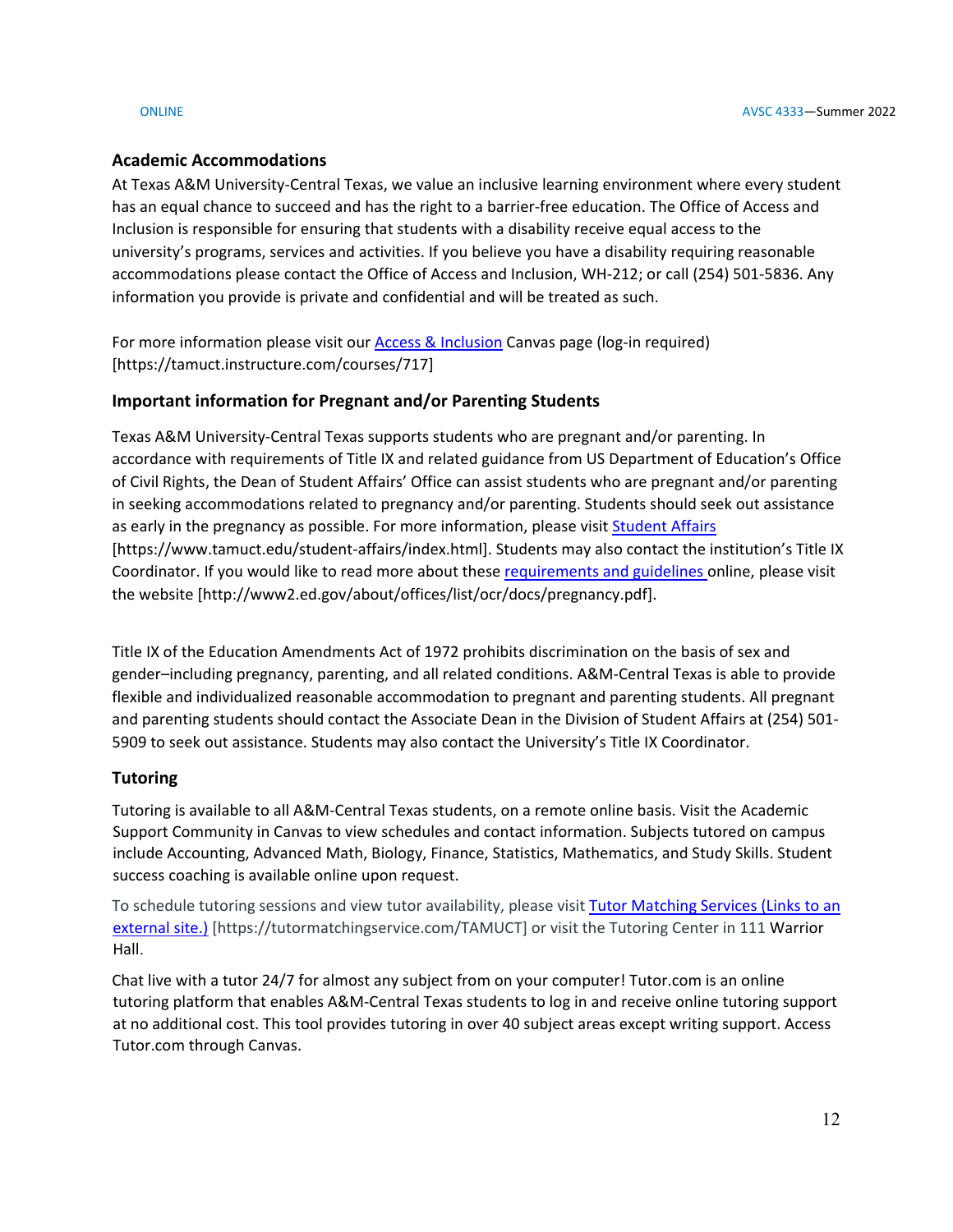# **University Writing Center**

University Writing Center: Located in Warrior Hall 416, the University Writing Center (UWC) at Texas A&M University–Central Texas (A&M–Central Texas) is a free service open to all A&M– Central Texas students. For the Fall 2021 semester, the hours of operation are from 10:00 a.m.- 5:00 p.m. Monday thru Thursday in Warrior Hall 416 (with online tutoring available every hour as well) with satellite hours available online only Monday thru Thursday from 6:00-9:00 p.m. and Saturday 12:00-3:00 p.m.

Tutors are prepared to help writers of all levels and abilities at any stage of the writing process. While tutors will not write, edit, or grade papers, they will assist students in developing more effective composing practices. By providing a practice audience for students' ideas and writing, our tutors highlight the ways in which they read and interpret students' texts, offering guidance and support throughout the various stages of the writing process. In addition, students may work independently in the UWC by checking out a laptop that runs the Microsoft Office suite and connects to WIFI, or by consulting our resources on writing, including all of the relevant style guides. Whether you need help brainstorming ideas, organizing an essay, proofreading, understanding proper citation practices, or just want a quiet place to work, the UWC is here to help!

Students may arrange a one-to-one session with a trained and experienced writing tutor by making an appointment via WCOnline at https://tamuct.mywconline.com/. In addition, you can email Dr. Bruce Bowles Jr. at bruce.bowles@tamuct.edu if you have any questions about the UWC, need any assistance with scheduling, or would like to schedule a recurring appointment with your favorite tutor by making an appointment via WCOnline at https://tamuct.mywconline.com/. In addition, you can email Dr. Bruce Bowles Jr. at bruce.bowles@tamuct.edu if you have any questions about the UWC, need any assistance with scheduling, or would like to schedule a recurring appointment with your favorite tutor.

# **University Library**

The University Library provides many services in support of research across campus and at a distance. We offer over 200 electronic databases containing approximately 250,000 eBooks and 82,000 journals, in addition to the 85,000 items in our print collection, which can be mailed to students who live more than 50 miles from campus. Research guides for each subject taught at A&M-Central Texas are available through our website to help students navigate these resources. On campus, the library offers technology including cameras, laptops, microphones, webcams, and digital sound recorders.

Research assistance from a librarian is also available 24 hours a day through our online chat service, and at the reference desk when the library is open. Research sessions can be scheduled for more comprehensive assistance, and may take place on Skype or in-person at the library.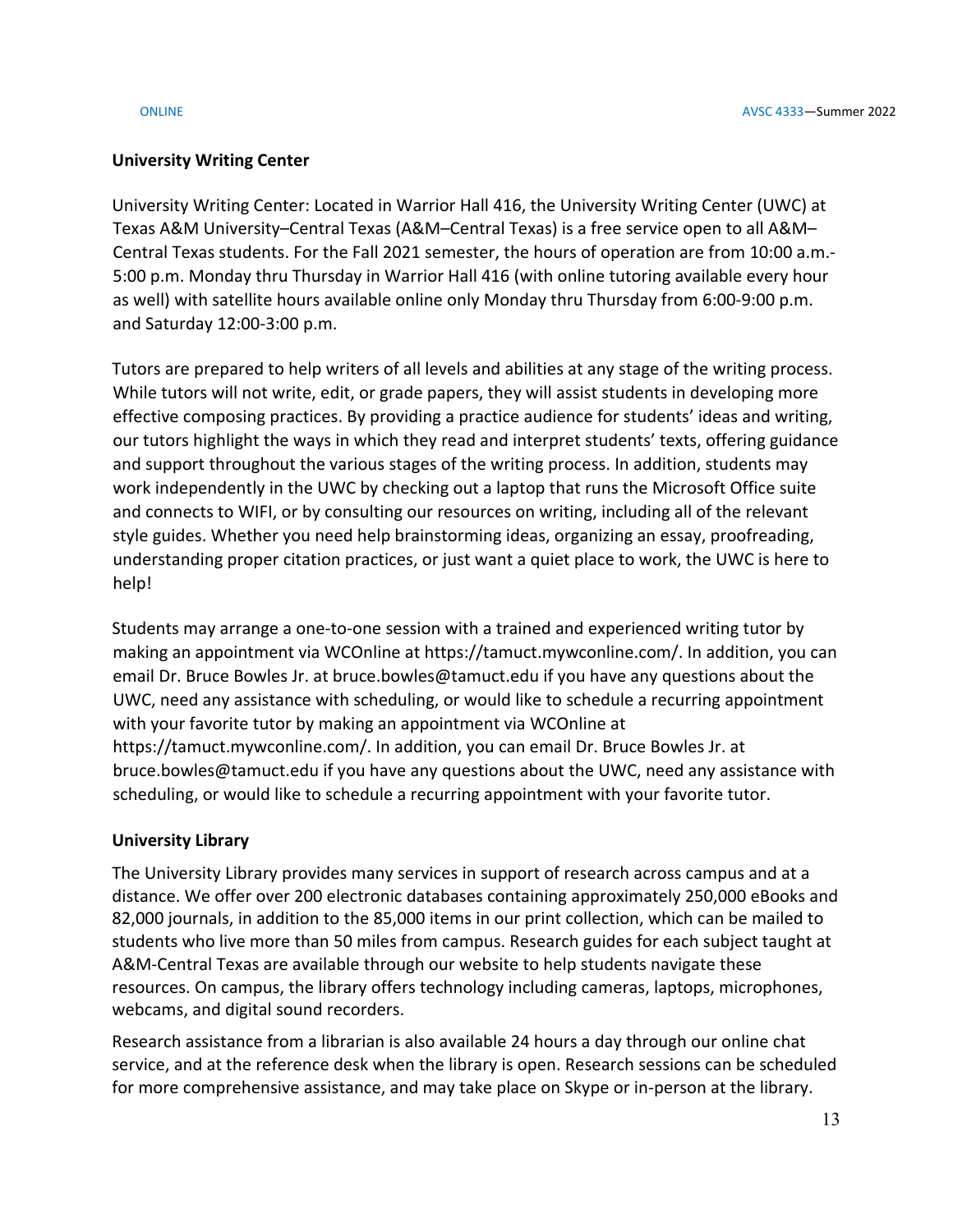Assistance may cover many topics, including how to find articles in peer-reviewed journals, how to cite resources, and how to piece together research for written assignments.

Our 27,000-square-foot facility on the A&M-Central Texas main campus includes student lounges, private study rooms, group work spaces, computer labs, family areas suitable for all ages, and many other features. Services such as interlibrary loan, TexShare, binding, and laminating are available. The library frequently offers workshops, tours, readings, and other events. For more information, please visit our [Library](https://tamuct.libguides.com/index) [website](https://tamuct.libguides.com/index) [http://tamuct.libguides.com/index].

### **OPTIONAL POLICY STATEMENTS**

### **A Note about Sexual Violence at A&M-Central Texas:**

Sexual violence is a serious safety, social justice, and public health issue. The university offers support for anyone struggling with these issues. University faculty are mandated reporters, so if someone discloses that they were sexually assaulted (or a victim of Domestic/Dating Violence or Stalking) while a student at TAMUCT, faculty members are required to inform the Title IX Office. If you want to discuss any of these issues confidentially, you can do so through Student Counseling (254-501-5955) located on the second floor of Warrior Hall (207L).

Sexual violence can occur on our campus because predators often feel emboldened, and victims often feel silenced or shamed. It is incumbent on ALL of us to find ways to actively create environments that tell predators we don't agree with their behaviors and tell survivors we will support them. Your actions matter. Don't be a bystander; be an agent of change. For additional information on campus policy and resources visit the [Title IX webpage](https://www.tamuct.edu/departments/compliance/titleix.php) [https://www.tamuct.edu/departments/compliance/titleix.php].

### **Behavioral Intervention**

Texas A&M University-Central Texas cares about the safety, health, and well-being of its students, faculty, staff, and community. If you are aware of individuals for whom you have a concern, who are exhibiting behaviors that pose a threat to safety, or individuals causing a significant disruption to our community, please make a referral to the Behavioral Intervention Team. You can complete the [referral](https://cm.maxient.com/reportingform.php?TAMUCentralTexas&layout_id=2) online [https://cm.maxient.com/reportingform.php?TAMUCentralTexas&layout\_id=2].

Anonymous referrals are accepted. Please see th[e Behavioral Intervention Team](https://www.tamuct.edu/student-affairs/bat.html) website for more information [https://www.tamuct.edu/student-affairs/bat.html]. If a person's behavior poses an imminent threat to you or another, contact 911 or A&M-Central Texas University Police at 254-501-5805.

### **INSTRUCTOR POLICIES**

Life happens. As such, if a student realizes that a posting, quiz or assignment will be late due to unforeseen emergency or special circumstance, please notify the instructor as soon as is practical to assess the impact on the course. The instructor may grant extra time to complete an assignment within the confines of the 16-week course. However, if it becomes apparent that this policy is abused, or that